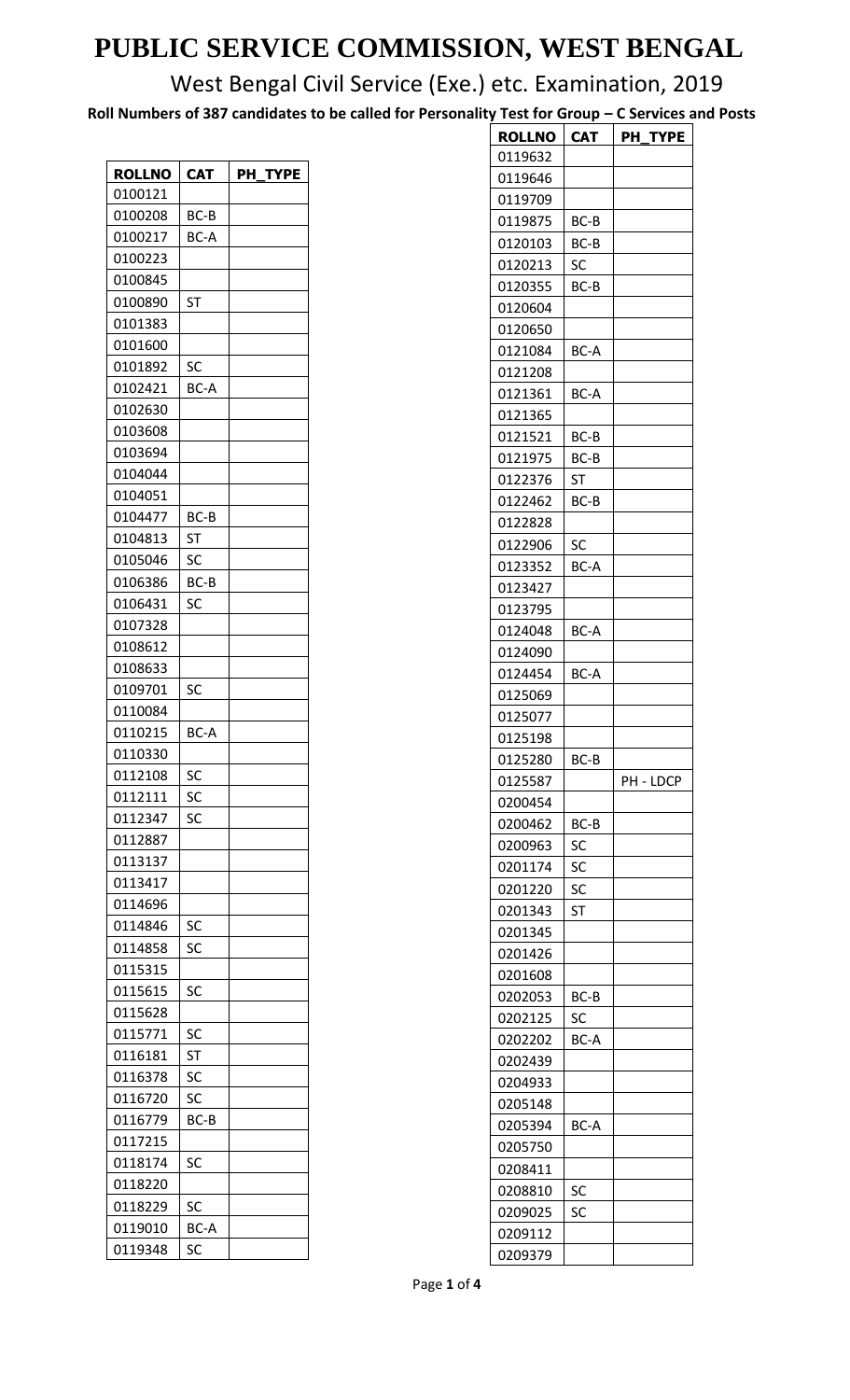West Bengal Civil Service (Exe.) etc. Examination, 2019

**Roll Numbers of 387 candidates to be called for Personality Test for Group – C Services and Posts**

| <b>ROLLNO</b> | CAT  | <b>PH TYPE</b> |
|---------------|------|----------------|
| 0211317       | BC-A |                |
| 0211450       |      |                |
| 0211599       |      |                |
| 0211929       | SC   |                |
| 0213680       |      |                |
| 0214254       |      |                |
| 0214897       |      |                |
| 0215857       | BC-B |                |
| 0216065       |      |                |
| 0216250       | BC-B | PH - VC        |
|               |      | PH - VC        |
| 0216262       |      |                |
| 0300584       | BC-A |                |
| 0300691       | SC   |                |
| 0300756       | BC-A |                |
| 0301615       | BC-A |                |
| 0303249       | ST   |                |
| 0303350       | BC-A |                |
| 0303361       | BC-A |                |
| 0303481       | BC-A |                |
| 0303573       | BC-A |                |
| 0304911       | BC-A |                |
| 0305245       | SC   |                |
| 0307631       | SC   |                |
| 0307732       | SC   |                |
| 0307991       |      |                |
| 0308849       | BC-B |                |
| 0400361       | BC-B |                |
| 0401070       | SC   |                |
| 0401132       | SC   |                |
| 0401756       | SC   |                |
| 0402019       | SC   |                |
| 0500404       |      |                |
| 0500732       | SC   |                |
| 0501540       | BC-B |                |
| 0501742       | SC   |                |
| 0502106       | SC   |                |
| 0502163       | SC   |                |
| 0502337       |      |                |
| 0502547       |      |                |
| 0502842       | BC-A |                |
| 0502865       | SC   |                |
| 0503411       |      |                |
| 0503559       | SC   |                |
|               |      |                |
| 0503660       | SC   |                |
| 0503976       |      |                |
| 0504152       |      |                |
| 0504229       |      |                |
| 0504542       |      |                |
| 0504627       | SC   |                |
| 0504903       |      |                |
| 0504925       |      |                |
| 0505100       | BC-A |                |

| <b>ROLLNO</b> | <b>CAT</b> | PH TYPE |
|---------------|------------|---------|
| 0505372       | ST         |         |
| 0505376       | BC-B       |         |
| 0505381       |            |         |
| 0505435       |            |         |
| 0505493       | SC         |         |
| 0505816       | BC-A       |         |
| 0506372       | BC-B       |         |
| 0506377       |            |         |
| 0506440       | BC-A       |         |
| 0506541       |            |         |
| 0506862       | SC         |         |
| 0506932       | BC-A       |         |
| 0507028       |            |         |
| 0507129       |            |         |
| 0507251       | BC-A       |         |
| 0507373       |            |         |
| 0507530       |            |         |
| 0507769       | BC-A       |         |
| 0508126       |            |         |
| 0508194       | BC-A       |         |
| 0508393       |            |         |
| 0508417       | BC-B       |         |
|               |            |         |
| 0508528       |            |         |
| 0508862       |            |         |
| 0508931       | BC-B       |         |
| 0508999       | SC         |         |
| 0509091       | SC         |         |
| 0509230       |            |         |
| 0509303       | SC         |         |
| 0509323       | SC         |         |
| 0509489       |            |         |
| 0509664       | BC-A       |         |
| 0509819       | SC         |         |
| 0510007       | SC         |         |
| 0510428       |            |         |
| 0510771       | BC-B       |         |
| 0511351       | SC         |         |
| 0511758       | SC         |         |
| 0511847       |            |         |
| 0512509       |            |         |
| 0513341       | BC-B       |         |
| 0513355       | SC         |         |
| 0513839       | BC-B       |         |
| 0514151       |            |         |
| 0515202       |            |         |
| 0515269       |            |         |
| 0515290       | BC-B       |         |
| 0517402       | BC-B       |         |
| 0517809       |            |         |
| 0517902       |            |         |
| 0517937       |            |         |
| 0518092       |            |         |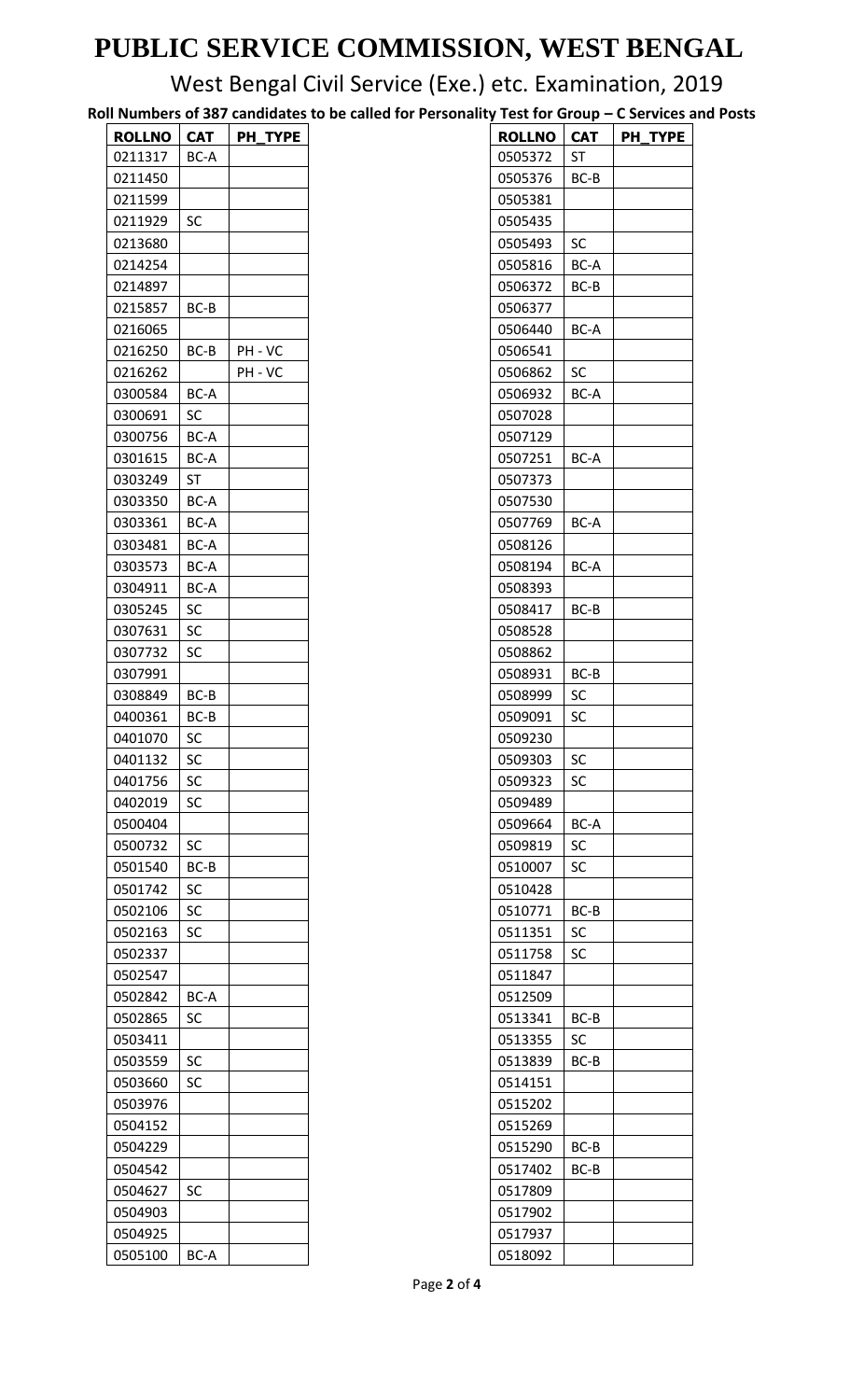West Bengal Civil Service (Exe.) etc. Examination, 2019

**Roll Numbers of 387 candidates to be called for Personality Test for Group – C Services and Posts**

| <b>ROLLNO</b> | <b>CAT</b>  | PH TYPE |
|---------------|-------------|---------|
| 0518572       |             |         |
| 0519130       | BC-B        |         |
| 0519950       |             |         |
| 0520686       | SC          |         |
| 0521221       | BC-B        |         |
|               |             |         |
| 0521462       |             |         |
| 0521857       | BC-B        |         |
| 0522100       | SC          |         |
| 0522445       |             |         |
| 0522654       | <b>BC-A</b> |         |
| 0523952       | SC          | PH - VC |
| 0523962       | BC-A        | PH - VC |
| 0603773       | ST          |         |
| 0604074       | SC          |         |
| 0604225       | SC          |         |
| 0604943       | SC          |         |
| 0606539       | SC          |         |
| 0606910       |             |         |
| 0608157       | SC          |         |
| 0608211       | BC-B        |         |
| 0608363       | SC          |         |
| 0608481       | SC          |         |
| 0611708       | BC-B        |         |
| 0612603       | SC          |         |
| 0612706       | BC-B        |         |
| 0612810       | BC-A        |         |
| 0615171       |             |         |
| 0700559       |             |         |
| 0700997       |             |         |
| 0701663       |             |         |
| 0701962       | BC-A        |         |
| 0702276       |             |         |
| 0703021       | BC-B        |         |
| 0703758       | BC-B        |         |
| 0703959       |             |         |
| 0704433       |             |         |
|               |             |         |
| 0705109       |             |         |
| 0705681       |             |         |
| 0705950       | SC          |         |
| 0706056       | SC          |         |
| 0706273       | SC          |         |
| 0706362       |             |         |
| 0706483       |             |         |
| 0706732       |             |         |
| 0706760       |             |         |
| 0706836       |             |         |
| 0706966       |             |         |
| 0707175       |             |         |
| 0707202       |             |         |
| 0707448       |             |         |
| 0707822       |             |         |
| 0707906       |             |         |

| <b>ROLLNO</b> | <b>CAT</b>  | PH TYPE   |
|---------------|-------------|-----------|
| 0800196       |             |           |
| 0800745       | BC-B        |           |
| 0800816       |             |           |
| 0800939       | SC          |           |
| 0801261       | BC-A        |           |
| 0801418       |             |           |
| 0802557       |             |           |
| 0803657       | <b>ST</b>   |           |
| 0804831       | SC          |           |
| 0805112       |             |           |
| 0805430       |             |           |
| 0805543       | SC          |           |
|               |             |           |
| 0806746       | BC-B        |           |
| 0807000       | SC          |           |
| 0807056       |             |           |
| 0807209       |             |           |
| 0807222       | BC-B        |           |
| 0807334       |             |           |
| 0807615       |             |           |
| 0808147       |             |           |
| 0808348       | <b>BC-A</b> |           |
| 0808614       |             |           |
| 0808783       |             |           |
| 0808821       |             |           |
| 0808906       | SC          |           |
| 0809011       | BC-A        |           |
| 0809014       | BC-A        |           |
| 0809094       | BC-A        |           |
| 0809480       | BC-B        |           |
| 0809690       |             |           |
| 0810052       | BC-A        |           |
| 0810147       |             |           |
| 0810352       |             |           |
| 0810507       | SC          |           |
| 0810531       |             |           |
| 0810537       | SC          |           |
| 0811360       |             |           |
| 0811600       |             |           |
| 0811970       | BC-B        |           |
| 0812025       |             |           |
| 0812546       |             |           |
|               |             |           |
| 0812997       | BC-B        |           |
| 0813062       |             |           |
| 0813811       |             | PH - LDCP |
| 1003296       |             |           |
| 1003374       |             |           |
| 1105066       |             | PH - LDCP |
| 1200748       |             |           |
| 1201166       |             |           |
| 1201643       | SC          |           |
| 1201888       | BC-B        |           |
| 1202396       |             |           |